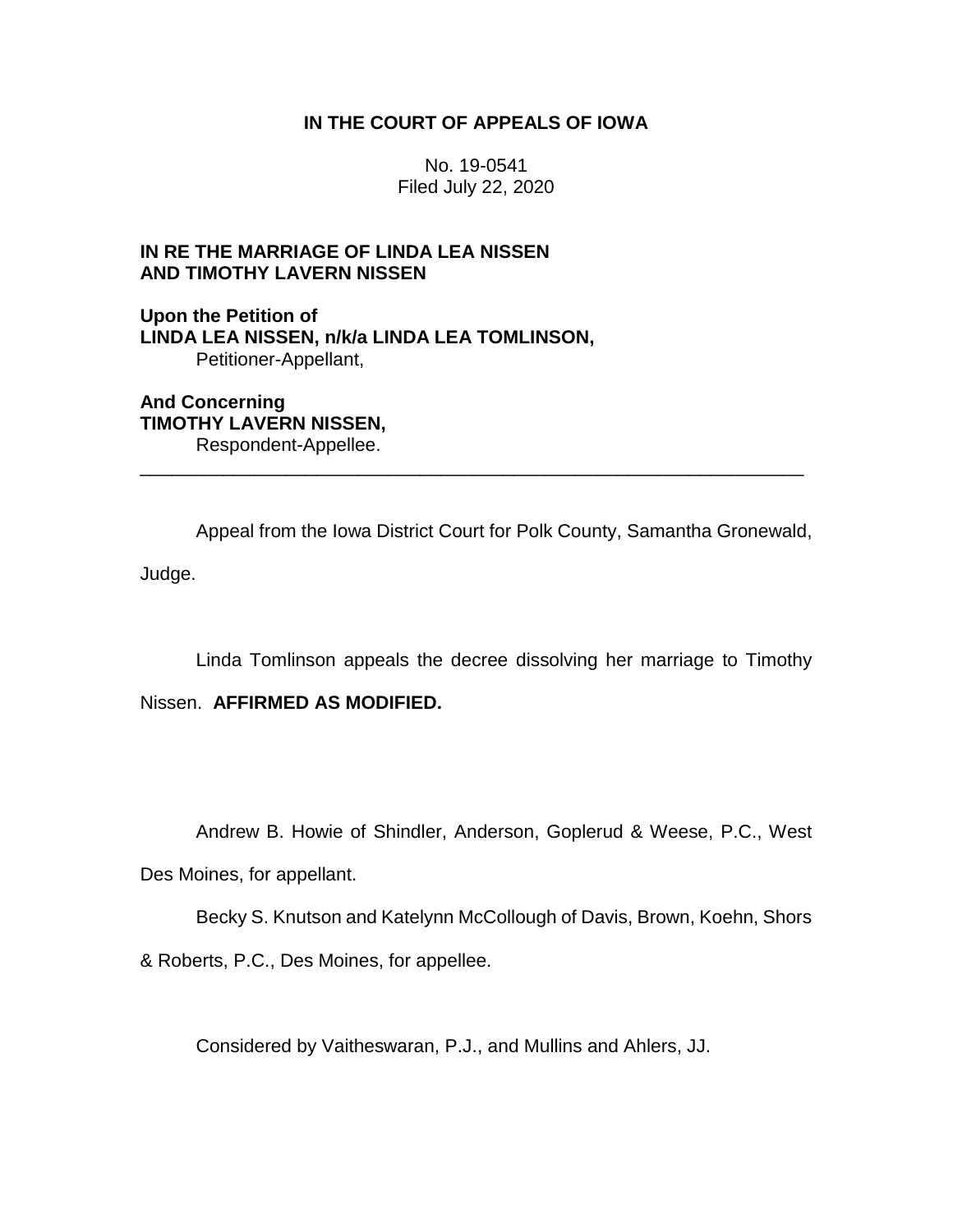#### **VAITHESWARAN, Presiding Judge.**

Linda Tomlinson, formerly Linda Nissen, and Tim Nissen married in 1977 and divorced in 2018. Linda appeals, contending (1) the district court's property division was inequitable "considering Tim's dissipation of marital assets" and (2) the district court abused its discretion in failing to order Tim to pay her trial attorney fees.

## *I***.** *Dissipation of Assets*

 $\overline{a}$ 

"A court may generally consider a spouse's dissipation or waste of marital assets prior to dissolution when making a property distribution." *In re Marriage of Kimbro*, 826 N.W.2d 696, 700 (Iowa 2013). Dissipation occurs when a spouse loses or disposes of property otherwise subject to division. *Id*. at 700–01. The doctrine does not apply to monies used for "legitimate household and business expenses." *Id*. at 701.

In determining if a spouse has dissipated assets, the court applies a twopronged test. *Id*. First, the court must decide "whether the alleged purpose of the expenditure is supported by the evidence." *Id*. (quoting *In re Marriage of Fennelly*, 737 N.W.2d 97, 104 (Iowa 2007)). Second, the court must determine "whether that purpose amounts to dissipation under the circumstances." 1 *Id*.

<sup>&</sup>lt;sup>1</sup> In *Fennelly*, 737 N.W.2d at 104-05, the court elaborated as follows:

The second issue requires the consideration of many factors, including

<sup>(1)</sup> the proximity of the expenditure to the parties' separation, (2) whether the expenditure was typical of expenditures made by the parties prior to the breakdown of the marriage, (3) whether the expenditure benefited the "joint" marital enterprise or was for the benefit of one spouse to the exclusion of the other, and (4) the need for, and the amount of, the expenditure.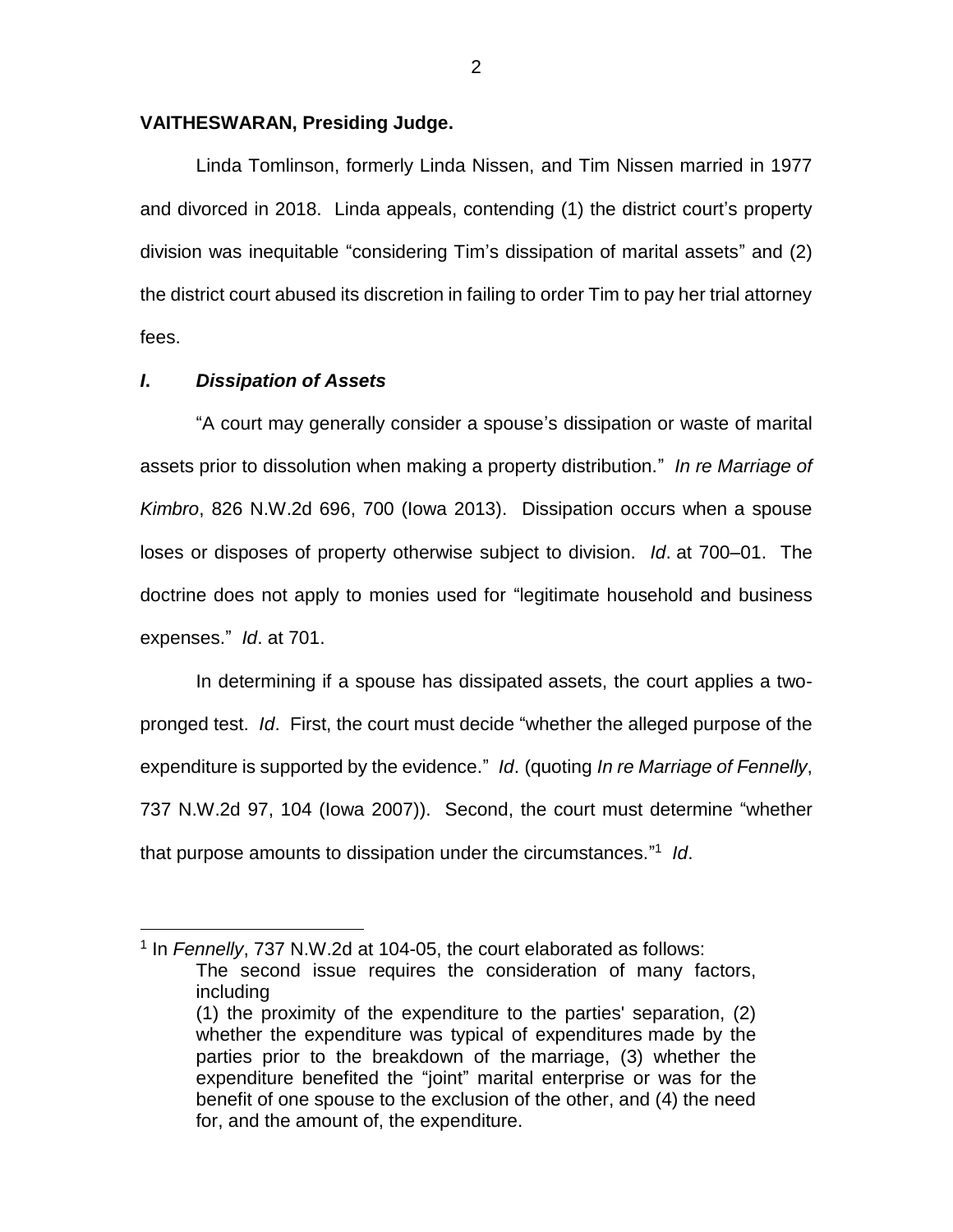Our de novo review of the record reveals the following pertinent facts. Linda and Tim owned and lived in a home in Ankeny, Iowa. Communication between them deteriorated over time. In the spring of 2017, Tim began "seriously looking for a[nother] place to live." By the summer of that year, he found a home in Polk City. He made an offer and, in early November 2017, withdrew \$105,000 from his 401(k) retirement account to cover the down payment. *See In re Marriage of Benson*, 545 N.W.2d 252, 253 (Iowa 1996) (explaining pension plans and noting special tax advantages associated with qualified plans under 26 U.S.C. section 401). He did not tell Linda about the offer until Thanksgiving of that year. Although he mentioned the location and address, he omitted the source of his down payment, simply stating it came from the couple's "financial resources."

Linda was "complete[ly] surprise[d]" by the disclosure. She contacted an attorney and, on the Monday following Thanksgiving, filed a petition for dissolution of the marriage. On the same day, the district court filed an asset preservation order restraining the parties

from withdrawing, transferring, encumbering, borrowing against, or otherwise disposing of any money in checking accounts, savings accounts, retirement accounts, [or] pension accounts held individually, jointly with each other, or jointly with any third party, without prior Court approval or without prior written agreement of the parties except for the purpose of paying routine household or business expenses, utility bills, other regular and normal monthly bills, or necessary and reasonable legal expense for purposes of obtaining representation in this matter.

Also on the same day, Tim scheduled a closing on the Polk City home. Because he was financing the purchase, he asked Linda to attend the closing to

waive her spousal interest. Linda refused, and the loan transaction fell through.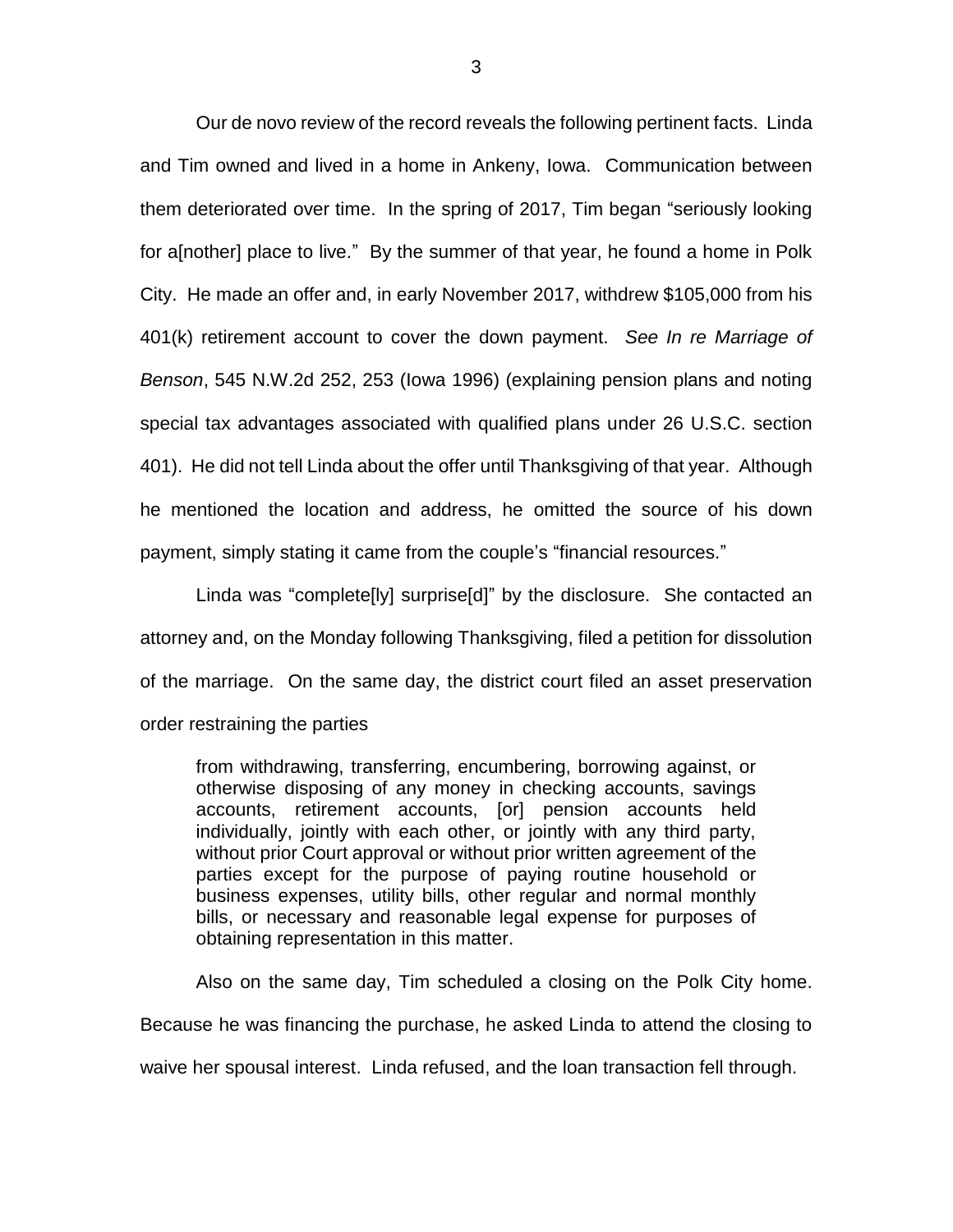Tim decided to circumvent the need for a spousal waiver by paying cash for the home. He withdrew an additional \$468,332.50 from his 401(k) account and bought the home outright for \$405,000. Although Tim claimed he authorized the withdrawal before he was served with the asset preservation order, he closed on the Polk City home two days after the order was served on him. Linda did not learn about the transaction until "quite some time" later.

Before the divorce was finalized, Tim also obtained a loan to purchase a 2005 Cadillac. He acknowledged taking out the loan after the asset-preservation order was filed, and he acknowledged failing to tell Linda about the purchase. Nor did Tim obtain court approval for the purchase. Finally, he agreed the vehicle was exclusively for his use.

The district court found "that both purchases were intended to be for [Tim's] benefit alone." But the court also found "there is no evidence that Tim hid, depleted or diverted the funds he withdrew from his 401K." We partially agree.

Applying the *Kimbro* test, there is no question that Tim's 401(k) retirement assets were used to purchase the Polk City home. We turn to whether Tim's use of the funds amounted to dissipation. The home purchase came on the heels of the couple's separation, was atypical of expenditures made by the couple in the past, benefited Tim exclusively, and—Tim's protestations notwithstanding—was unnecessary at that juncture. *See Kimbro*, 826 N.W.2d at 701 (setting forth factors for consideration in determining whether dissipation occurred). We are persuaded that Tim diverted funds in his 401(k) account to his own use—funds that would have been subject to equitable division with Linda.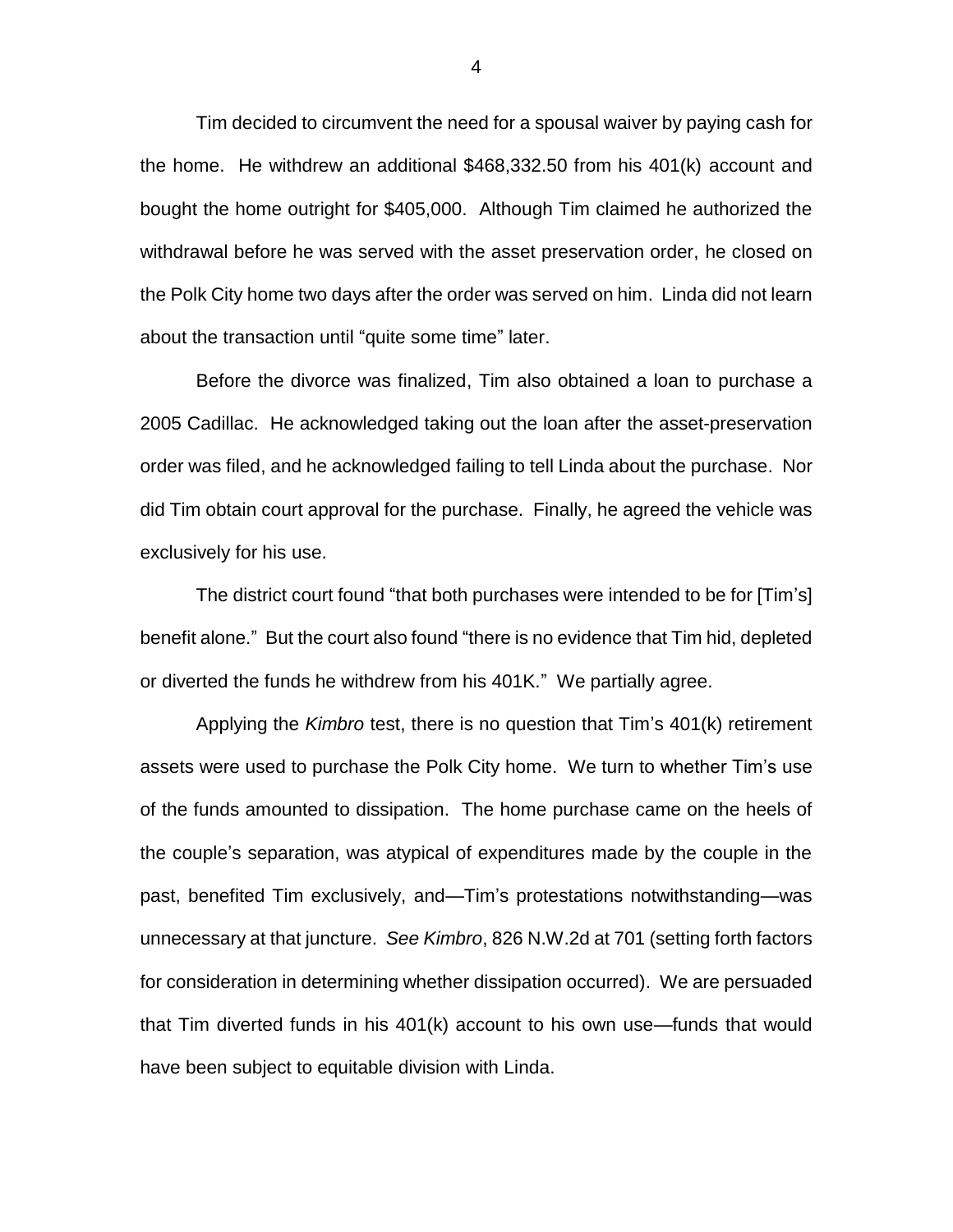We turn to the remedy for Tims's dissipation of assets. The district court summarized Linda's proposed relief as follows:

[T]he value of Polk City property should be a marital asset; the total of the 401K withdrawals less the value of the Polk City property and the 'standard' expenditure of \$26,666.25 for 2017 and 2018 should be added to the assets Tim receives in the marital distribution; and Tim's 2005 Cadillac and unknown 2018 State and Federal tax debts should be set aside as non-marital debts.

Although the court "strongly disagreed with Tim's actions," it declined to adopt Linda's proposed remedy in full. Specifically, the court refused to add to Tim's side of the ledger "the total of the 401K withdrawals less the value of the Polk City property and the 'standard' expenditure of \$26,666.25 for 2017 and 2018."

The court awarded Linda the Ankeny home, ordered Tim to pay off the debt associated with that home, and granted her the funds in her 401(k) account. Tim received the Polk City home and all but one of the vehicles in the parties' possession, including the Cadillac. The court ordered Tim to transfer to Linda \$197,706.82 from his 401(k) account pursuant to a qualified domestic relations order, ordered the division of his pension, required him to pay Linda's credit card bill of \$4057.81, and set aside to him the debt on the Cadillac, as well as his 2018 tax liabilities.

Linda filed a motion to amend or enlarge the court's findings. *See* Iowa R. Civ. P. 1.904(2). She agreed that of the \$599,998.75 Tim withdrew from his 401(k) in November 2017, the court correctly found \$26,666.25 to be a "'standard' annual withdrawal[ ]—no dissipation." But she asserted "the difference, \$573,332.50  $($599,998.75 - $26,666.25)$ , was dissipation." She noted that "[o]f that amount, Tim used \$405,000 to purchase the Polk City property" and "kept the remaining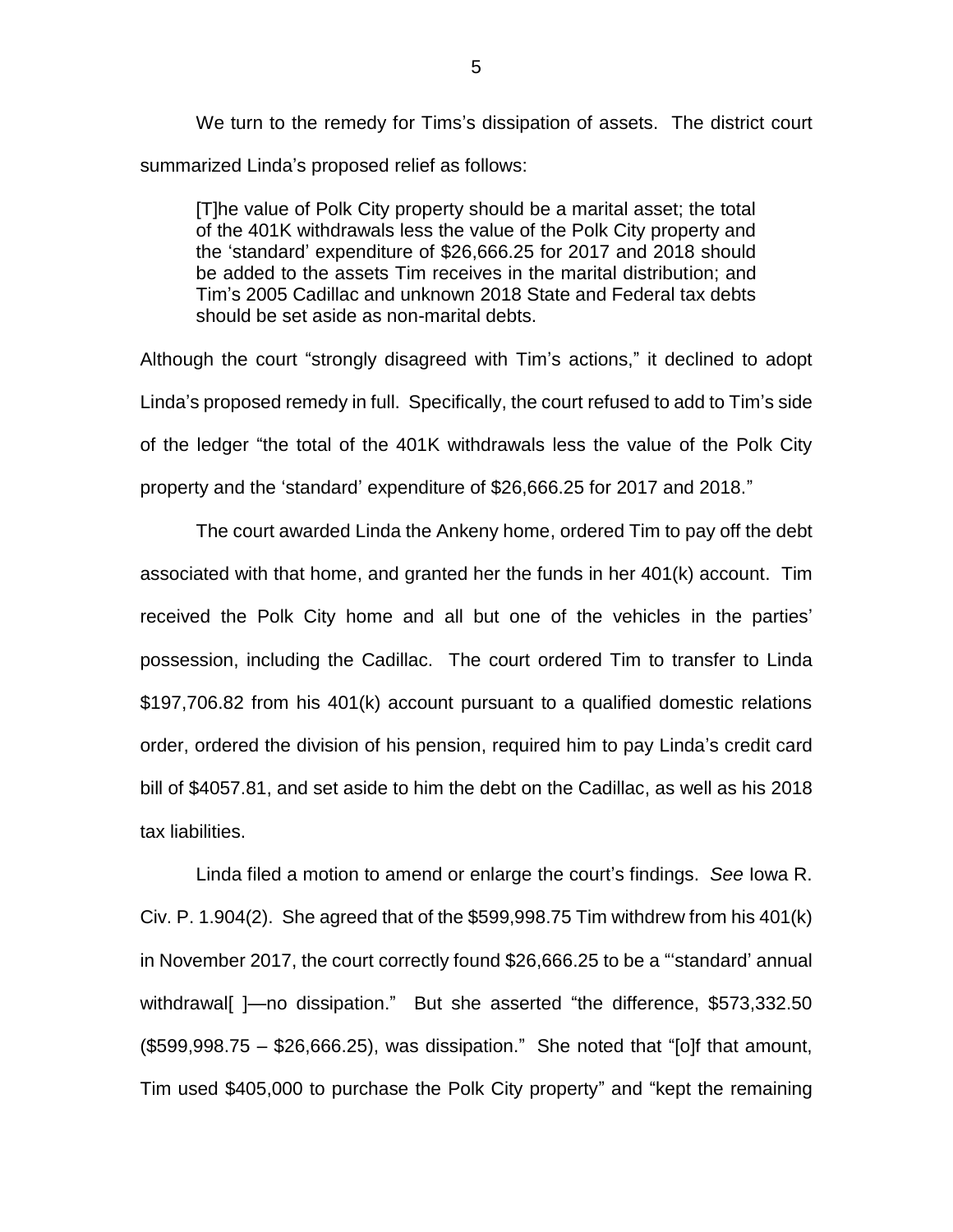\$168,332.50 (\$573,332.50 – \$405,000) to pay taxes or other expenses." Linda also explained that Tim withdrew \$186,666.24 from his 401(k) account in 2018. Subtracting the "standard" withdrawal of \$26,666.25 from that amount, she asserted that the remaining \$160,000 was used to pay for income taxes incurred in 2018, which "would not have been necessary but for his dissipation of the 401(k) to purchase the Polk City property." While acknowledging that the district court held Tim responsible for his 2018 income tax obligations, she asserted the decree made "no reference to the \$160,000 of 401(k) withdrawals Tim made to pay those taxes." She proposed including "\$328,332.50 (\$168,332.50 + \$160,000.00) as an asset of Tim's in the overall property distribution because he wasted \$328,332.50 of the 401(k) to pay taxes." The district court denied the motion.

On appeal, Linda contends the district court's remedy "fail[ed] to include Tim's dissipation of the joint 401(k) account to pay his separate tax debt." She asks this court to "modify the lower court's property division by requiring Tim to transfer an additional \$223,106.08 to" her. Linda calculates that sum as follows:

Adding \$328,332.50 as an asset awarded to Tim to the rest of the district court's property division, Tim received \$1,067,468.81 in net assets compared to Linda's \$621,256.65 . . . . To equalize the parties' net assets so each party receives \$844,362.73, Tim must transfer to Linda an additional \$223,106.08.

On our de novo review, we agree that some of the funds Tim withdrew from his 401(k) account in late 2017 and in 2018 were used to pay taxes resulting from his premature withdrawals to purchase the home. Tim conceded as much, as reflected in the following exchange with his attorney:

Q. You've anticipated a tax—federal tax debt of \$79,000 and a state tax debt of \$19,500 for your 2018 taxes; is that correct? A. That is correct.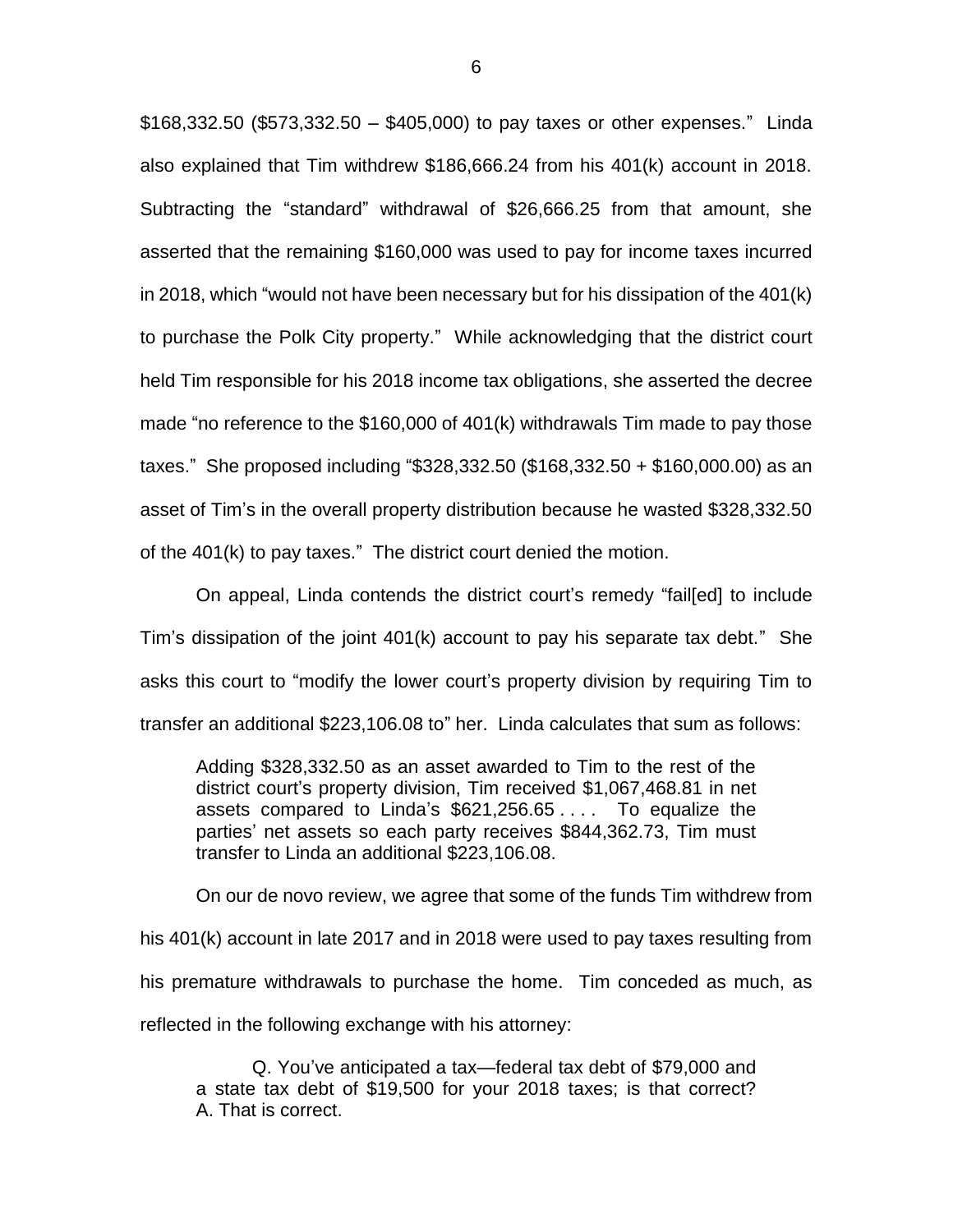Q. That would be based on the borrowing—or the pension distribution you had to get to pay 2017's taxes? A. The 401(k) withdrawal, correct.

We also agree that a figure representing his dissipation of funds should be added to Tim's side of the ledger. *See In re Marriage of Nevins*, No. 11-1541, 2012 WL 3590057, at \*6 (Iowa Ct. App. Aug. 22, 2013) (crediting husband's side of the ledger with amounts he withdrew from his 401(k) account for early-withdrawal penalties and attorney fees). But we disagree with the \$328,332.50 figure proposed by Linda.

As Tim notes, Linda's table "fails to include [his] debt obligation" of "\$117,879.64 representing the current mortgage on the [Ankeny] property that was awarded to Linda." Tim willingly assumed the obligation and, contrary to Linda's assertion, the debt was not incurred through his dissipation of assets. Accordingly, we subtract the mortgage from the dissipated-asset total of \$328,332.50 to arrive at a dissipated asset total of \$210,452.86.

We are less persuaded by Tim's remaining arguments. Contrary to his assertion that Linda's table excludes a credit card debt, we note that Linda's Visa debt of \$4057.81 was allocated to him and subtracted from his assets. As for his assertion that Linda failed to subtract the \$18,500 loan on the Cadillac from his assets, we note that she did so but placed the net value of the Cadillac in a different column of her table.<sup>2</sup> Finally, we are unpersuaded by his contention that his 2018

 $\overline{a}$ 

7

 $2$  Although Linda now argues that the debt should not have been subtracted, she waived that issue by including the debt in her table. Linda failed to place the Cadillac's negative value of \$1382.00 in Tim's column. We have subtracted that sum from his total assets.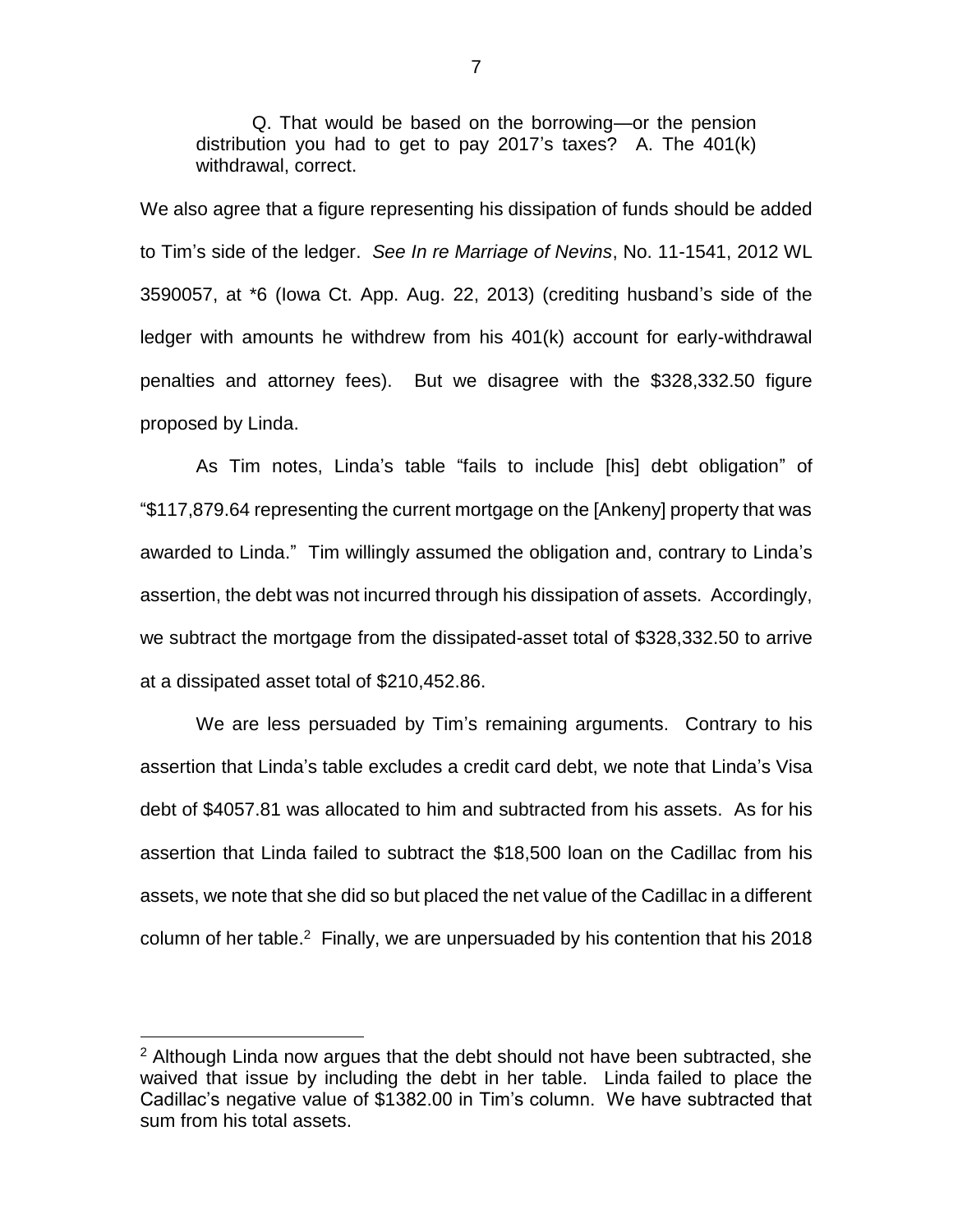contingent tax liability should have been subtracted from his assets because the district court held him solely responsible for the debt.

Rather than subtracting the 2018 tax liabilities from his side of the ledger, we agree with Linda that the amounts of those liabilities must be added to his side of the ledger. As noted, Tim conceded he withdrew \$98,500 (\$79,000 + \$19,500) from his 401(k) account to cover taxes that would be due in 2018 as a result of his earlier premature withdrawals. That sum was subject to equitable division. *See In re Marriage of Hogeland*, 448 N.W.2d 678, 680–81 (Iowa Ct. App. 1989) (holding statutory law explicitly required the district court to consider tax liabilities when allocating marital property); *Nevins*, 2012 WL 3590057, at \*7; *cf*. *In re Marriage of Hayne*, 334 N.W.2d 347, 353 (Iowa Ct. App. 1983) ("Although liquidation of respondent's Keogh plan would have entailed certain tax liabilities, the court did not order him to liquidate his plan, and it is evident that respondent had other assets available to meet the court's orders without liquidating it. It was no error for the court to consider the full value of the Keogh plan without figuring in the potential tax liability upon liquidation when determining the value of marital property for division under the terms of the decree."); *Solomon v*. *Solomon***,** 857 A.2d 1109, 1117 (Md. 2004) (holding "tax liabilities may be considered as other factors for purposes of distributing a marital property award . . . only when they are immediate and specific or not speculative" (internal citations and quotations omitted)). Although Linda is correct that he withdrew \$160,000 in 2018, she provided scant if any evidence of how the balance of the withdrawn funds was used. Accordingly, we decline to add the entire \$160,000, as Linda requests. Instead, we add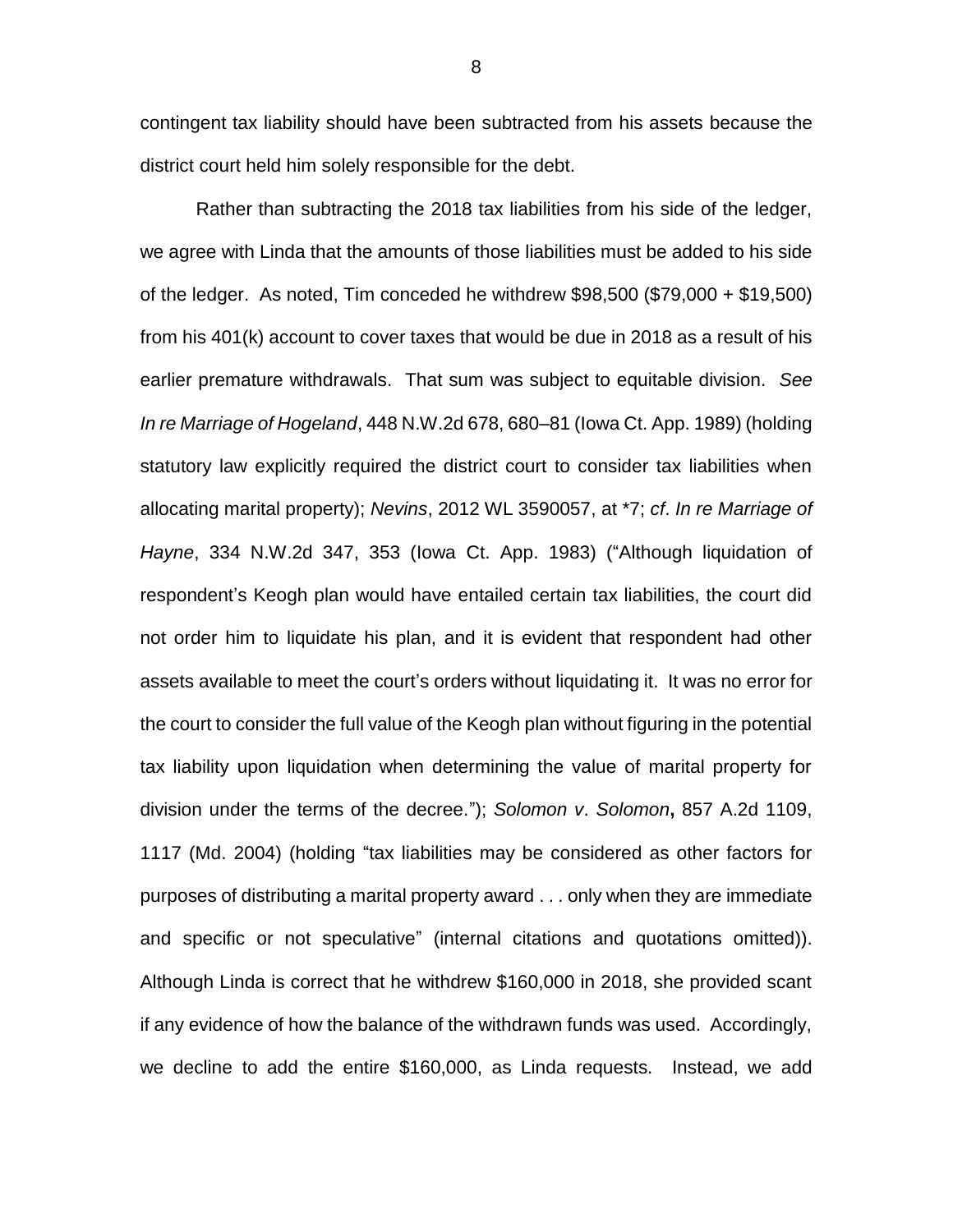\$98,500. We accomplish that by reducing the previously determined dissipated asset sum of \$210,452.86 by \$61,500 (\$160,000 – \$98,500).

We arrive at a final dissipated asset figure of \$148,952.86. We add this figure to Tim's side of the ledger. Because Tim does not contest the values Linda assigned to the remainder of his assets, we conclude his total assets subject to division were as follows:

| <b>Total Assets before Remedy</b><br><b>Dissipated Assets</b> | Tim<br>\$741,812.08<br>\$148.952.86 | Linda<br>\$621,256.65 |
|---------------------------------------------------------------|-------------------------------------|-----------------------|
| <b>Total Assets after Remedy</b>                              | \$890,764.94                        |                       |

We conclude Tim must make an equalizing payment of \$134,754.14 to Linda as a

remedy for his dissipation of assets ((\$890,764.94 – \$621,256.65) / 2). We modify

the decree to require the payment of this sum within ninety days after the filing of

procedendo.

# *II***.** *Trial Attorney Fees*

Linda contends the decree should be modified "to order Tim to pay at least half of [her] \$24,708.50 (\$12,354.25) [in attorney fees] she incurred during the trial

phase of this case." The district court denied the request, reasoning as follows:

Tim has incurred \$28,442.00 in attorney fees, and Linda has incurred \$24,708.50 . . . in attorney fees. Comparing the fees incurred by each party and the matters presented to the Court, the Court cannot conclude that Linda's requested attorney fees are unfair or unreasonable; however, neither party, at this time, has a greater ability than the other to pay. Accordingly, each party should be responsible for their own attorney fees.

"[A]n award of attorney fees rests in the sound discretion of the trial court

and will not be disturbed on appeal absent an abuse of discretion." *In re Marriage*